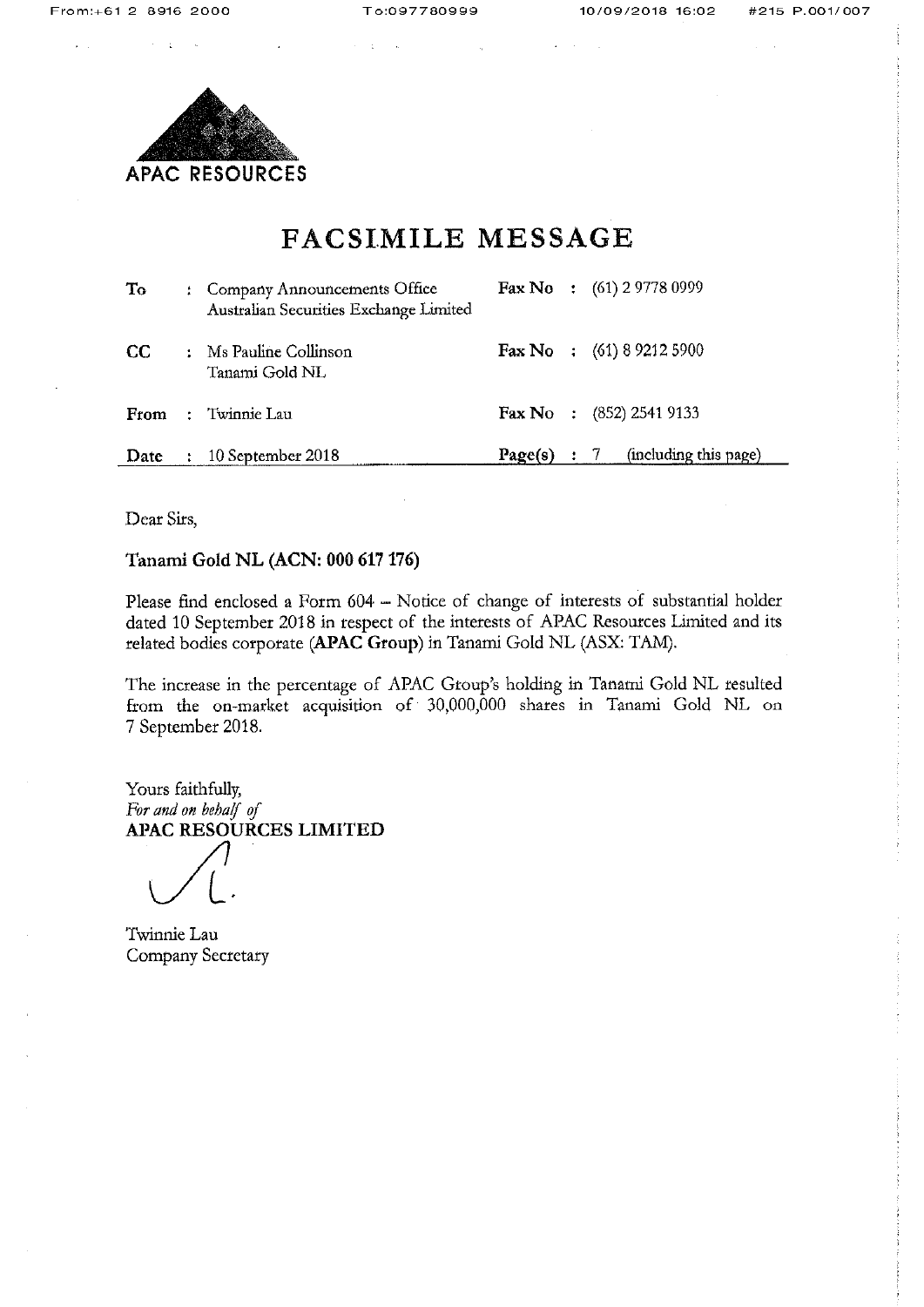$\mathcal{L}=\mathcal{L}$ 

 $\ddot{\phantom{a}}$  $\sim$ 

604 page 1/2 15 July 2001

## Form 604

 $\alpha = 1/\alpha$ 

**Corporations Act 2001** Section 671B

## Notice of change of interests of substantial holder

| To Company Name/Scheme                                              | TANAMI GOLD NL                                                                                                                           |
|---------------------------------------------------------------------|------------------------------------------------------------------------------------------------------------------------------------------|
| <b>ACN/ARSN</b>                                                     | ACN 000 617 176                                                                                                                          |
| 1. Details of substantial holder (1)                                |                                                                                                                                          |
| Name                                                                | APAC Resources Limited and its related bodies corporate, including the<br>entities referred to in section 1 of Annexure A ("APAC Group") |
| ACN/ARSN (if applicable)                                            | N/A                                                                                                                                      |
| There was a change in the interests of the<br>substantial holder on | 07/09/2018                                                                                                                               |
| The previous notice was given to the company on                     | 07/06/2018                                                                                                                               |
| The previous notice was dated                                       | 06/06/2018                                                                                                                               |

## 2. Previous and present voting power

The total number of votes attached to all the voting shares in the company or voting interests in the scheme that the substantial holder or an associate (2) had a relevant interest (3) in when last required, and when now required, to give a substantial holding notice to the company or scheme, are as follows:

| Class of securities (4) | Previous notice |                         | Present notice |                  |  |
|-------------------------|-----------------|-------------------------|----------------|------------------|--|
|                         | Person's votes  | Voling power (5)        | Person's votes | Voting power (5) |  |
|                         | See             | section 2 of Annexure A |                |                  |  |

### 3. Changes in relevant interests

Particulars of each change in, or change in the nature of, a relevant interest of the substantial holder or an associate in voting securities of the company or scheme, since the substantial holder was last required to give a substantial holding notice to the company or scheme are as follows:

| Date of<br>change<br><b><i>DESCRIPTION OF A DIA</i></b> | Person whose relevant<br>interest changed | Nature of<br>change (6) | Consideration<br>given in relation<br>to change (7) | Class and<br>number of<br>securities affected | Person's votes<br>affected |  |
|---------------------------------------------------------|-------------------------------------------|-------------------------|-----------------------------------------------------|-----------------------------------------------|----------------------------|--|
| section 3 of Annexure A<br>See                          |                                           |                         |                                                     |                                               |                            |  |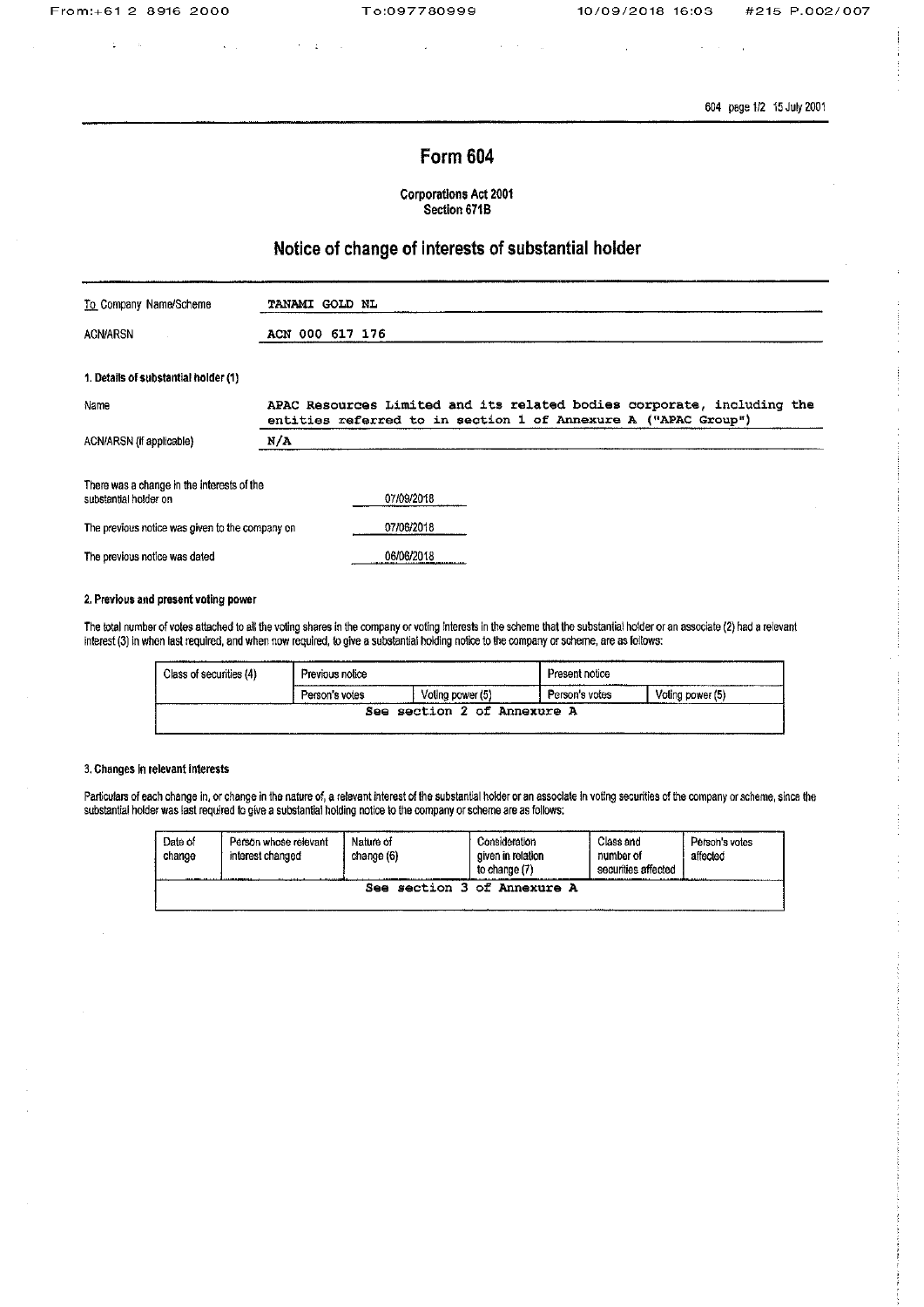$\sim 10$ 

 $\gamma=2$  ,  $\gamma=6$  .

To:097780999

 $\bar{z}$ 

10/09/2018 16:03

 $\hat{\boldsymbol{\beta}}$ 

 $\sim$   $\pm$ 

 $\hat{\boldsymbol{\beta}}$ 

#215 P.003/007

604 page 2/2 15 July 2001

## 4. Present relevant interests

Particulars of each relevant interest of the substantial holder in voting securities after the change are as follows:

 $\mathbf{u}$ 

 $\sigma = 1$ 

| Holder of | Registered | Person entitled  | Nature of                   | Class and  | Person's votes |
|-----------|------------|------------------|-----------------------------|------------|----------------|
| relevant  | holder of  | to be registered | relevant                    | number of  |                |
| interest  | securities | as holder (8)    | interest (6)                | securities |                |
|           |            |                  | See section 4 of Annexure A |            |                |

 $\sim 20-10$ 

 $\sim$   $\mu$ 

## 5. Changes in association

The persons who have become associates (2) of, ceased to be associates of, or have changed the nature of their association (9) with, the substantial holder in relation to voting<br>interests in the company or scheme are as fo

| ---------------<br>.<br>Name and ACN/ARSN (if applicable) | -------------<br>Nature of association |
|-----------------------------------------------------------|----------------------------------------|
|                                                           | See section 5 of Annexure A            |

## 6. Addresses

The addresses of persons named in this form are as follows:

| Name<br>______________ | Address |  |                             |  |
|------------------------|---------|--|-----------------------------|--|
| --                     |         |  | See section 6 of Annexure A |  |
|                        |         |  |                             |  |

# Signature

| print name | Lau Tung Ni    | <b>Company Secretary</b><br>capacity |  |
|------------|----------------|--------------------------------------|--|
|            |                |                                      |  |
|            | $\bullet$<br>∼ |                                      |  |
| sign here  |                | 10/09/2018<br>date                   |  |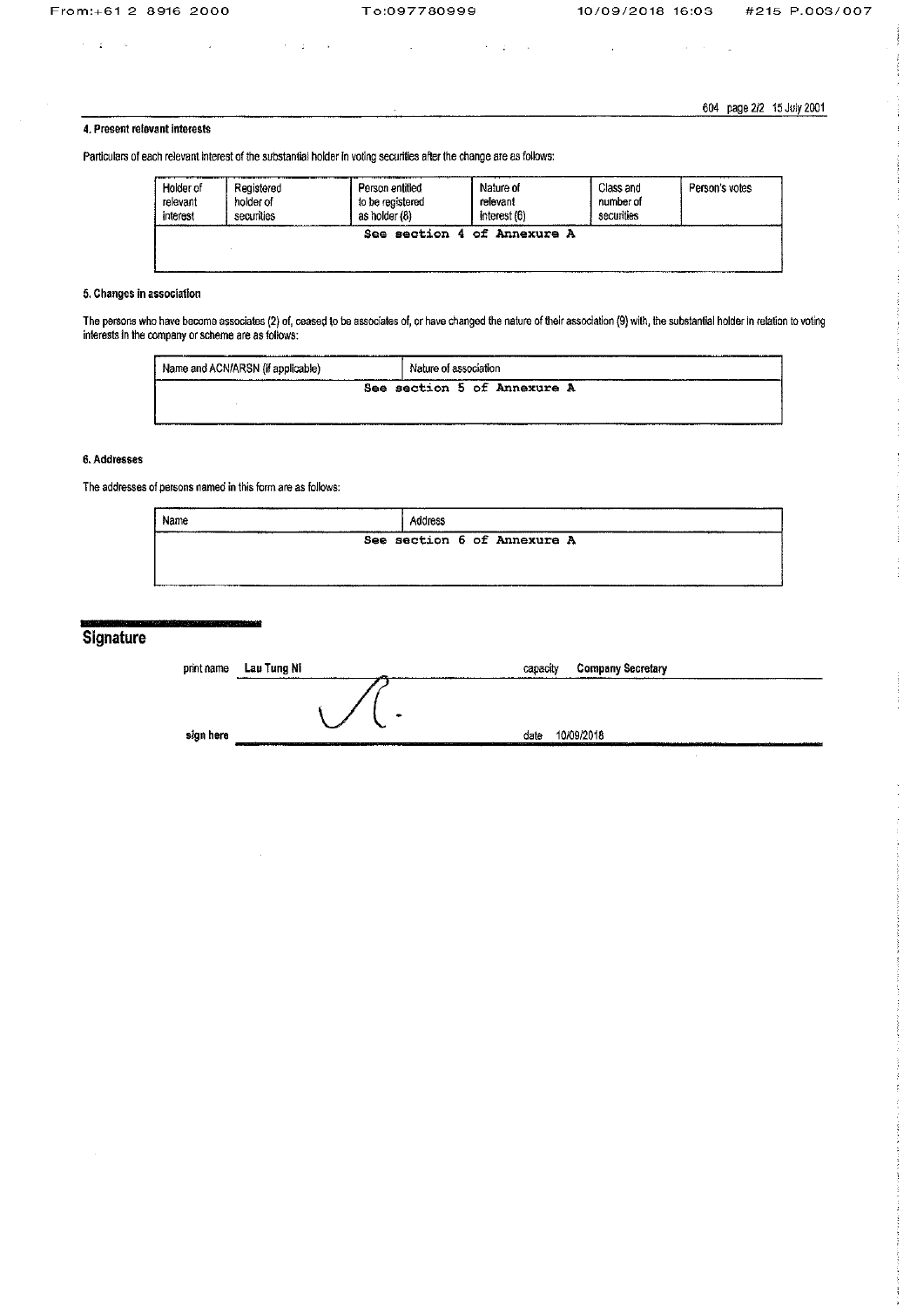$\mathbf{r}$ 

### **DIRECTIONS**

- If there are a number of substantial holders with similar or related relevant interests (eg a corporation and its related corporations, or the manager and<br>trustee of an equity trust), the names could be included in an anne  $(1)$ they may be referred to throughout the form as a specifically named group if the membership of each group, with the names and addresses of members is clearly set out in paragraph 6 of the form.
- See the definition of "associate" in section 9 of the Corporations Act 2001.  $(2)$
- See the definition of "relevant interest" in sections 608 and 671B(7) of the Corporations Act 2001.  $(3)$
- $(4)$ The voting shares of a company constitute one class unless divided into separate classes.
- The person's votes divided by the total votes in the body corporate or scheme multiplied by 100.  $(5)$
- $(6)$ Include details of:
	- any relevant agreement or other circumstances because of which the change in relevant interest occurred. If subsection 671B(4) applies,  $(a)$ a copy of any document setting out the terms of any relevant agreement, and a statement by the person giving full and accurate details of any contract, scheme or arrangement, must accompany this form, together with a written statement certifying this contract, scheme or arrangement; and
	- any qualification of the power of a person to exercise, control the exercise of, or influence the exercise of, the voting powers or disposal of  $(b)$ the securities to which the relevant interest relates (indicating clearly the particular securities to which the qualification applies).

See the definition of "relevant agreement" in section 9 of the Corporations Act 2001.

Details of the consideration must include any and all benefits, money and other, that any person from whom a relevant interest was acquired has, or  $(7)$ may, become entitled to receive in relation to that acquisition. Details must be included even if the benefit is conditional on the happening or not of a contingency. Details must be included of any benefit paid on behalf of the substantial holder or its associate in relation to the acquisitions, even if they are not paid directly to the person from whom the relevant interest was acquired.

If the substantial holder is unable to determine the identity of the person (eg if the relevant interest arises because of an option) write "unknown".  $(8)$ 

Give details, if appropriate, of the present association and any change in that association since the last substantial holding notice.  $(9)$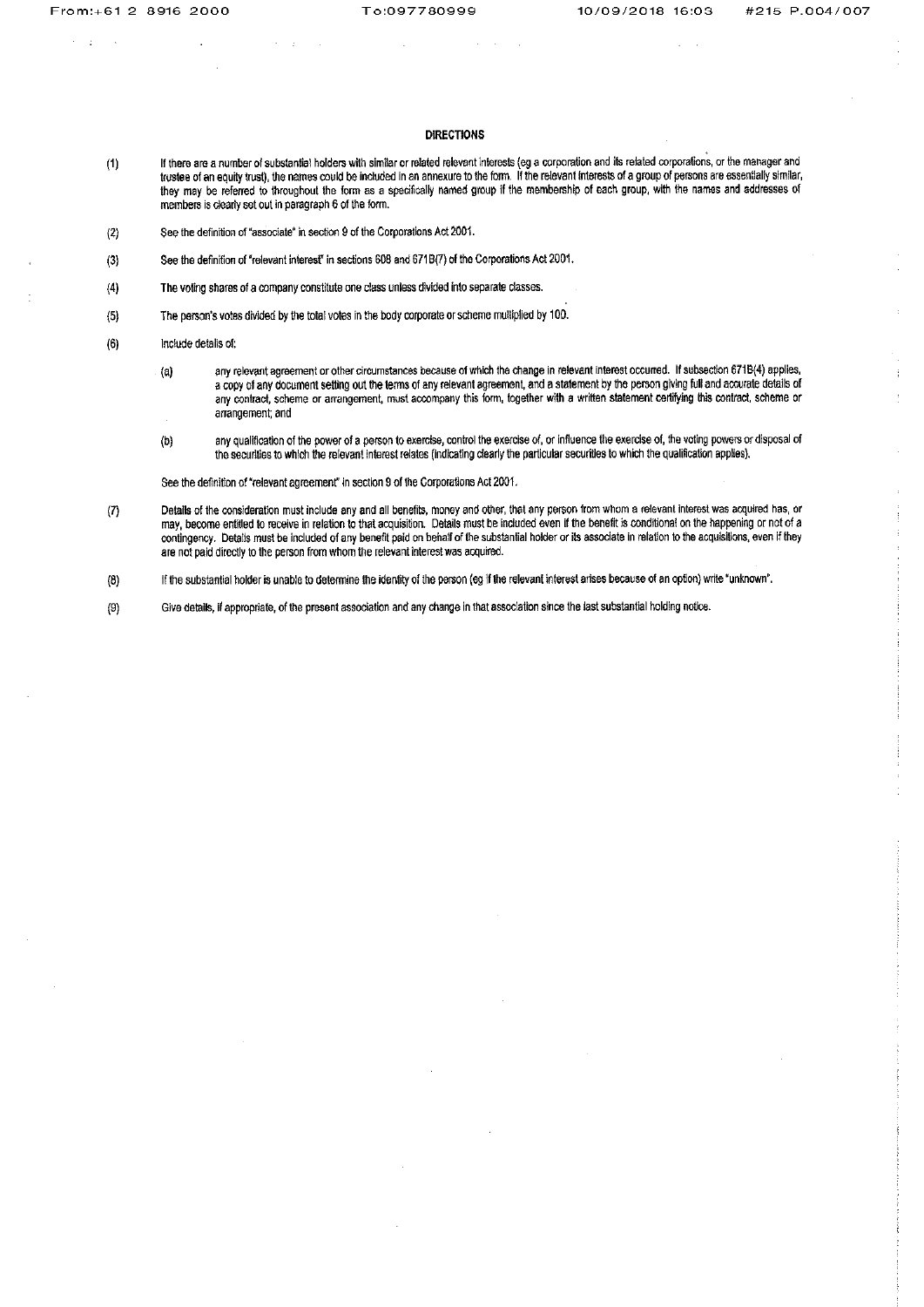## Annexure "A"

## **Form 604** Notice of Change of Interests of Substantial Holder Tanami Gold NL ACN 000 617 176

This is Annexure "A" of 3 pages referred to in the Form 604 (Notice of Change of Interests of Substantial Holder), signed by me and dated 10 September 2018.

Signed: Lau Tung Ni

#### $1.$ Details of substantial holder

Substantial holder ("APAC Group")

APAC Resources Limited and its related bodies corporate, including the entities listed in the first column of the table in section 6 of this Annexure A ("APAC Group")

#### $2.$ Previous and present voting power

| Class of securities (4)                  | Previous notice |                                                          | Present notice     |                                                          |
|------------------------------------------|-----------------|----------------------------------------------------------|--------------------|----------------------------------------------------------|
|                                          | Person's votes  | Voting power (5)                                         | Person's<br>wotes: | Voting power (5)                                         |
| Fully paid ordinary shares<br>("Shares") | 447,612,786     | 38.09%<br>(based on<br>1,175,097,046<br>Shares on issue) | 477,612,786        | 40.64%<br>(based on<br>1,175,097,046<br>Shares on issue) |

#### $3.$ Changes in relevant interests

| Date of<br>change | <b>Person whose</b><br>relevant interest<br>changed | Nature of change (6)                                                                                              | <b>Consideration</b><br>aiven in S<br>relation to<br>change $(7)$ | Class and<br>number of<br>securities<br>affected | Person's votes<br>affected |
|-------------------|-----------------------------------------------------|-------------------------------------------------------------------------------------------------------------------|-------------------------------------------------------------------|--------------------------------------------------|----------------------------|
| 07/09/2018        | <b>APAC Group</b>                                   | On-market acquisition<br>of 30,000,000 Shares<br>in Tanami Gold NL by<br><b>APAC Resources</b><br>Mining Limited. | A\$990,000                                                        | 30,000,000<br><b>Shares</b>                      | 30,000,000                 |

 $\overline{1}$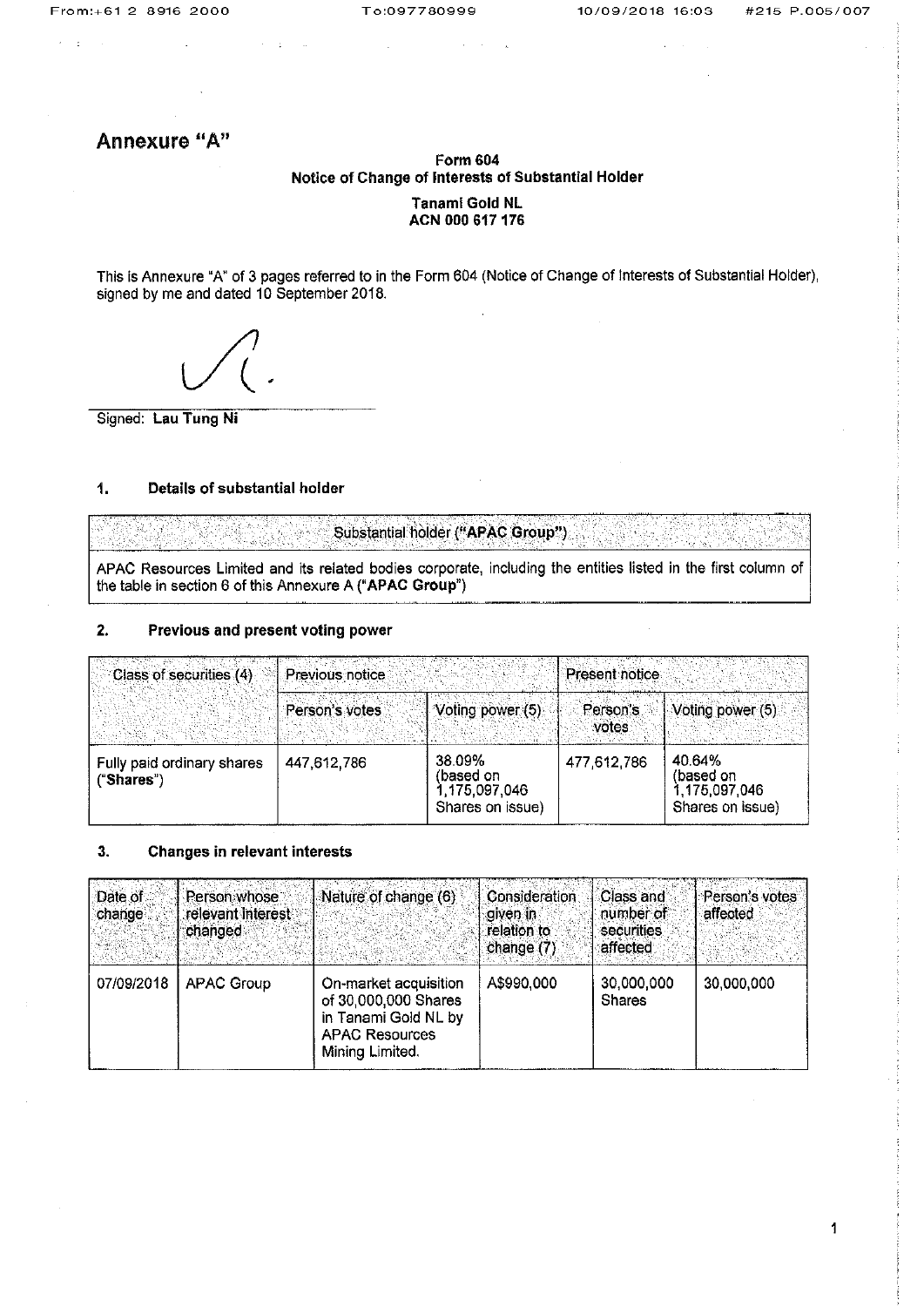$\epsilon=2$  , and  $\epsilon$ 

 $\mathcal{L}^{\mathcal{L}}$  and the set of the set of the set of the set of the set of the set of the set of the set of the set of the set of the set of the set of the set of the set of the set of the set of the set of the set of the

 $\label{eq:1} \mathcal{L}(\mathcal{L}^{\text{max}}_{\text{max}}(\mathbf{X}^{\text{max}}_{\text{max}}(\mathbf{X}^{\text{max}}_{\text{max}}(\mathbf{X}^{\text{max}}_{\text{max}})))$ 

#### $\ddot{\mathbf{4}}$ Present relevant interests

| Holder of<br>relevant<br>interest | Registered holder of<br>securities                                | Person<br>entitled to be<br>registered as<br>holder $(8)$ | Nature of relevant<br>interest $(6)$                                                                                       | Class and number<br>of securities | Person's<br>votes |
|-----------------------------------|-------------------------------------------------------------------|-----------------------------------------------------------|----------------------------------------------------------------------------------------------------------------------------|-----------------------------------|-------------------|
| <b>APAC</b><br>Group              | <b>Pershing Securities</b><br>Australia Pty Ltd (as<br>custodian) | <b>APAC</b><br>Resources<br>Mining<br>Limited             | Controller of<br>shares within the<br>meaning of section<br>$608(1)(b)$ and $(c)$<br>of the Corporations<br>Act 2001 (Cth) | 477,612,786<br><b>Shares</b>      | 477,612,786       |

#### **Changes in association** 5.

| Name and ACN/ARSN (if applicable) | Nature of association |
|-----------------------------------|-----------------------|
| N/A                               | N/A                   |

#### $6.$ **Addresses**

| <b>Name</b>                                      | <b>Address</b>                                                                                            |
|--------------------------------------------------|-----------------------------------------------------------------------------------------------------------|
| <b>APAC Resources Limited</b>                    | Room 2304, 23 <sup>rd</sup> Floor, Allied Kajima Building,<br>138 Gloucester Road, Wanchai, Hong Kong     |
| <b>APAC Resources Mining Limited</b>             | C/- Room 2304, 23 <sup>rd</sup> Floor, Allied Kajima Building,<br>138 Gloucester Road, Wanchai, Hong Kong |
| <b>Accardo Investments Limited</b>               | As above                                                                                                  |
| <b>APAC Resources Asia Limited</b>               | As above                                                                                                  |
| <b>APAC Resources Assets Limited</b>             | As above                                                                                                  |
| <b>APAC Resources Beiling Limited</b>            | As above                                                                                                  |
| <b>APAC Resources China Limited</b>              | As above                                                                                                  |
| APAC Resources Commodity Trading Limited         | As above                                                                                                  |
| APAC Resources Investment Holding Limited        | As above                                                                                                  |
| <b>APAC Resources Investments Limited</b>        | As above                                                                                                  |
| <b>APAC Resources Management Limited</b>         | As above                                                                                                  |
| APAC Resources (Qingdao) Company Limited         | As above                                                                                                  |
| APAC Resources Shanghai Limited                  | As above                                                                                                  |
| <b>APAC Resources Strategic Holdings Limited</b> | As above                                                                                                  |
| APAC Resources Treasury Management Limited       | As above                                                                                                  |
| Asia Cheer Trading Limited                       | As above                                                                                                  |

 $\overline{2}$